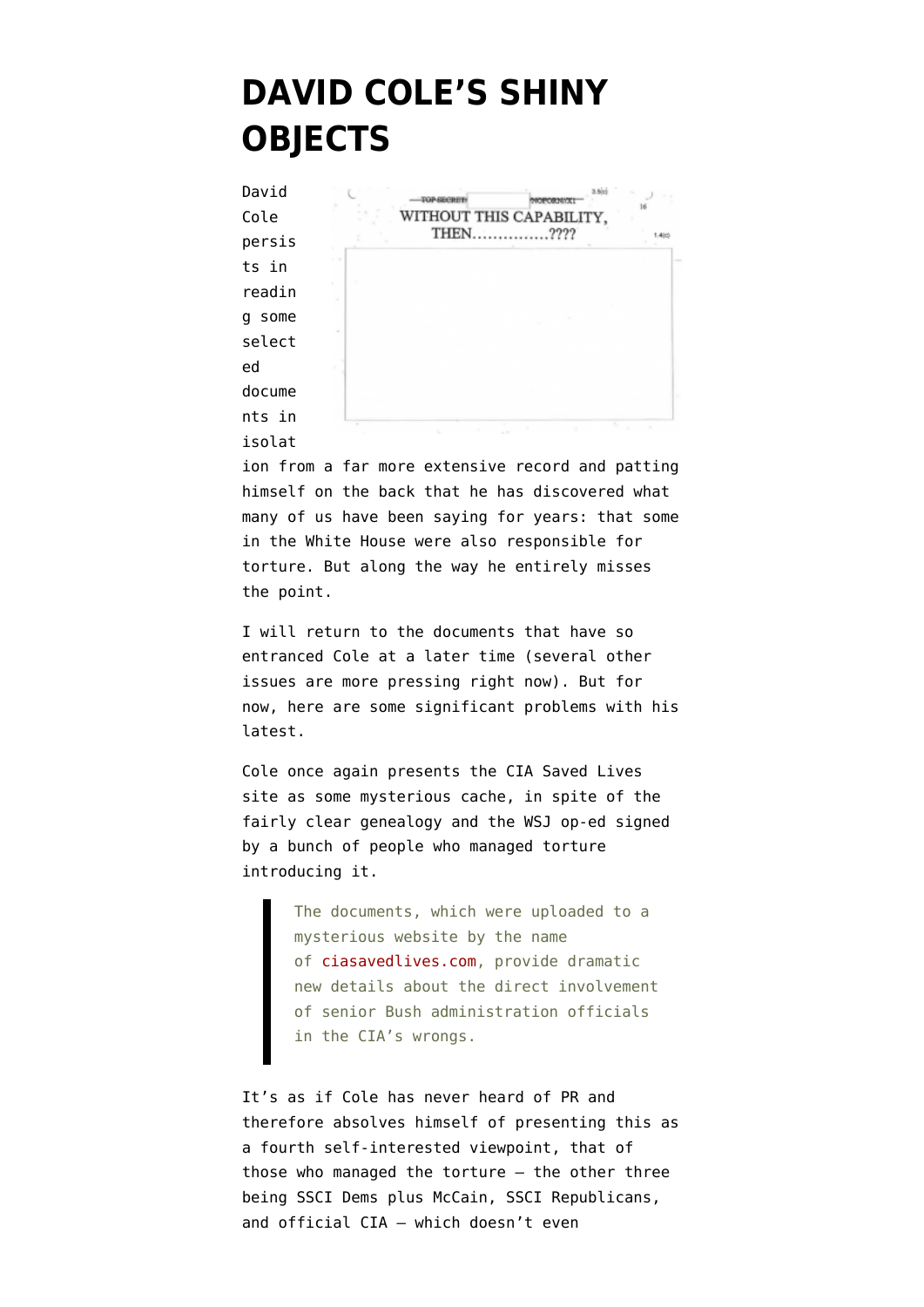encapsulate all the viewpoints that have been or should be represented in a complete understanding of the program.

And so Cole accepts that the narrative presented here is a transparent portrayal of the truth of the torture program rather than — just like the SSCI report, the CIA response, the CIA IG Report, the SASC Report, and the OPR Report — one narrative reflecting a viewpoint.

As a result, some of the conclusions Cole draws are just silly.

Back when his new [CIA-friendly opinion was in](http://www.nytimes.com/2015/02/22/opinion/sunday/did-the-torture-report-give-the-cia-a-bum-rap.html?rref=opinion&module=Ribbon&version=context®ion=Header&action=click&contentCollection=Opinion&pgtype=article&_r=0) [its early stages at the NYT](http://www.nytimes.com/2015/02/22/opinion/sunday/did-the-torture-report-give-the-cia-a-bum-rap.html?rref=opinion&module=Ribbon&version=context®ion=Header&action=click&contentCollection=Opinion&pgtype=article&_r=0), Cole accepted as a fair critique (as do I) that Abu Zubaydah's torture started well before the SSCI report considered, in April with his extreme sleep deprivation and not August when the waterboarding program started (if we can believe CIA records).

> The committee contended that the most useful information from Mr. Zubaydah actually came while the F.B.I. was questioning him, using noncoercive tactics before he was waterboarded. But the C.I.A. points out that Mr. Zubaydah had been subjected to five days of sleep deprivation, a highly coercive and painful tactic, when the F.B.I. interrogated him.

I'd actually say — and Cole should, given that elsewhere in his NYT piece he admits we should also look at the torture done in foreign custody — that the timeline needs to come back still further, to Ibn Sheikh al-Libi's torture in January and February 2002, using the very same techniques that would be used with Abu Zubaydah, in Egyptian custody but with CIA officers present (and, importantly, authorized by the same Presidential finding). But once you do that, Cole's depiction of the original approval process for the program becomes nonsensical.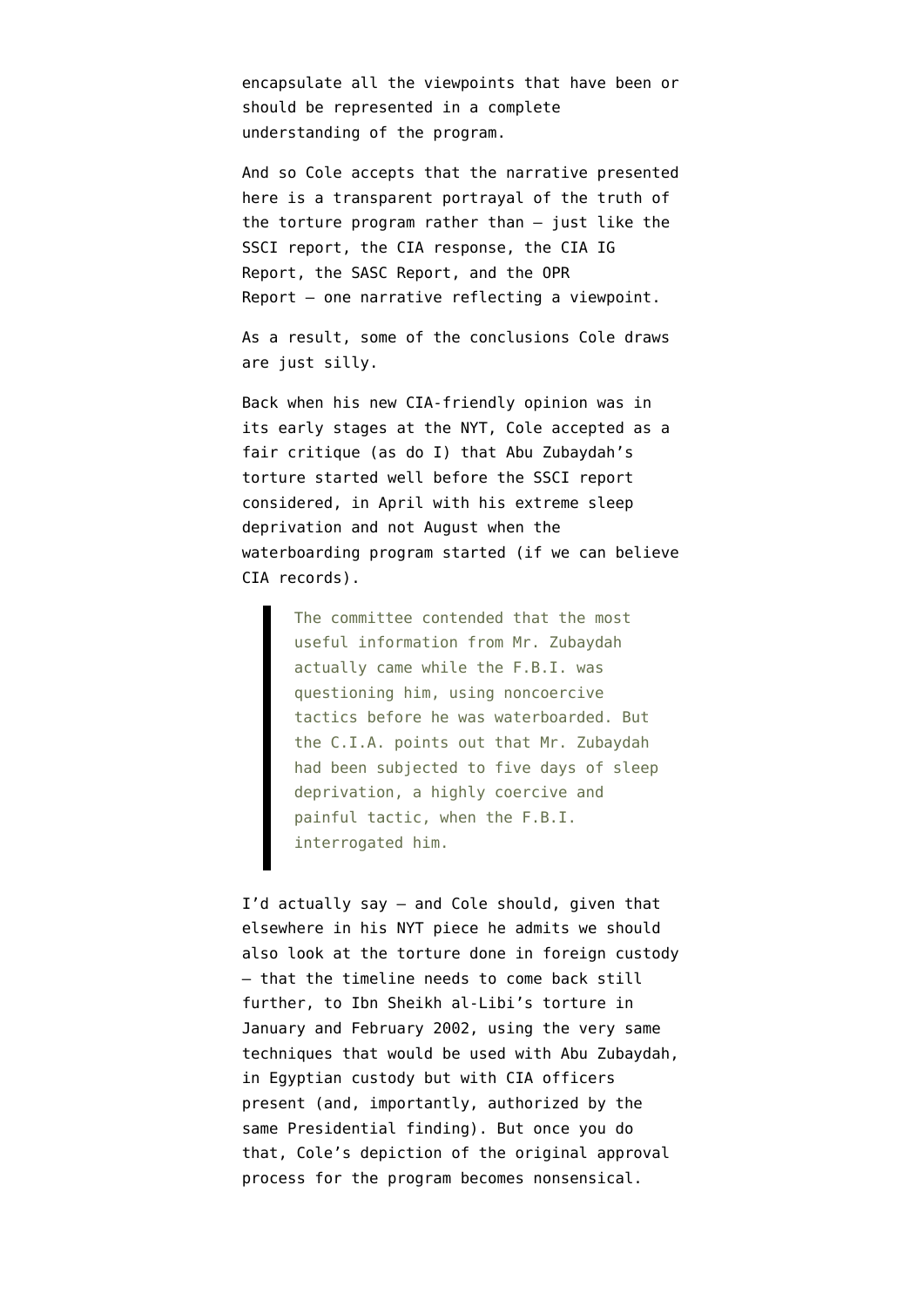Even though the program had been approved at its outset by National Security Adviser Condoleezza Rice in July 2002 and by Attorney General John Ashcroft in August 2002,

Of course, all that points back to a place that Cole so studiously avoids it's hard to imagine it's not willful, to the September 17, 2001 Memorandum of Notification that CIA and SSCI both agree (though the CIAsavedlives leaves out) authorized this program. (President Obama also went to some length to hide it from 2009 to 2012, when he was busy using it to kill Anwar al-Awlaki.)

*Condi* didn't give primary approval for this (and the record is not as clear as Cole claims in any case). President Bush did, months earlier, well before the February 7, 2002 date where CIAsavedlives starts its narrative. And that's the detail from which the momentum endorsing torture builds (and the one that a Constitutional law professor like Cole might have far more productive input on than details that he appears to be unfamiliar with).

I'm not trying to protect Condi here — I believe I once lost a position I very much wanted because I hammered her role in torture when others didn't. But I care about the facts, and there is no evidence I know (and plenty of evidence to the contrary) to believe that torture started with Condi (there is plenty of reason to believe CIA would like to implicate Condi, however).

Cole goes onto rehearse the three times CIA got White House officials to reauthorize torture, two of which were reported years and years ago (including some limited document releases) but which he seems to have newly discovered. In doing so, he simply takes these documents from the CIA — which has been shown to have manipulated documents about briefings in just about every case — on faith.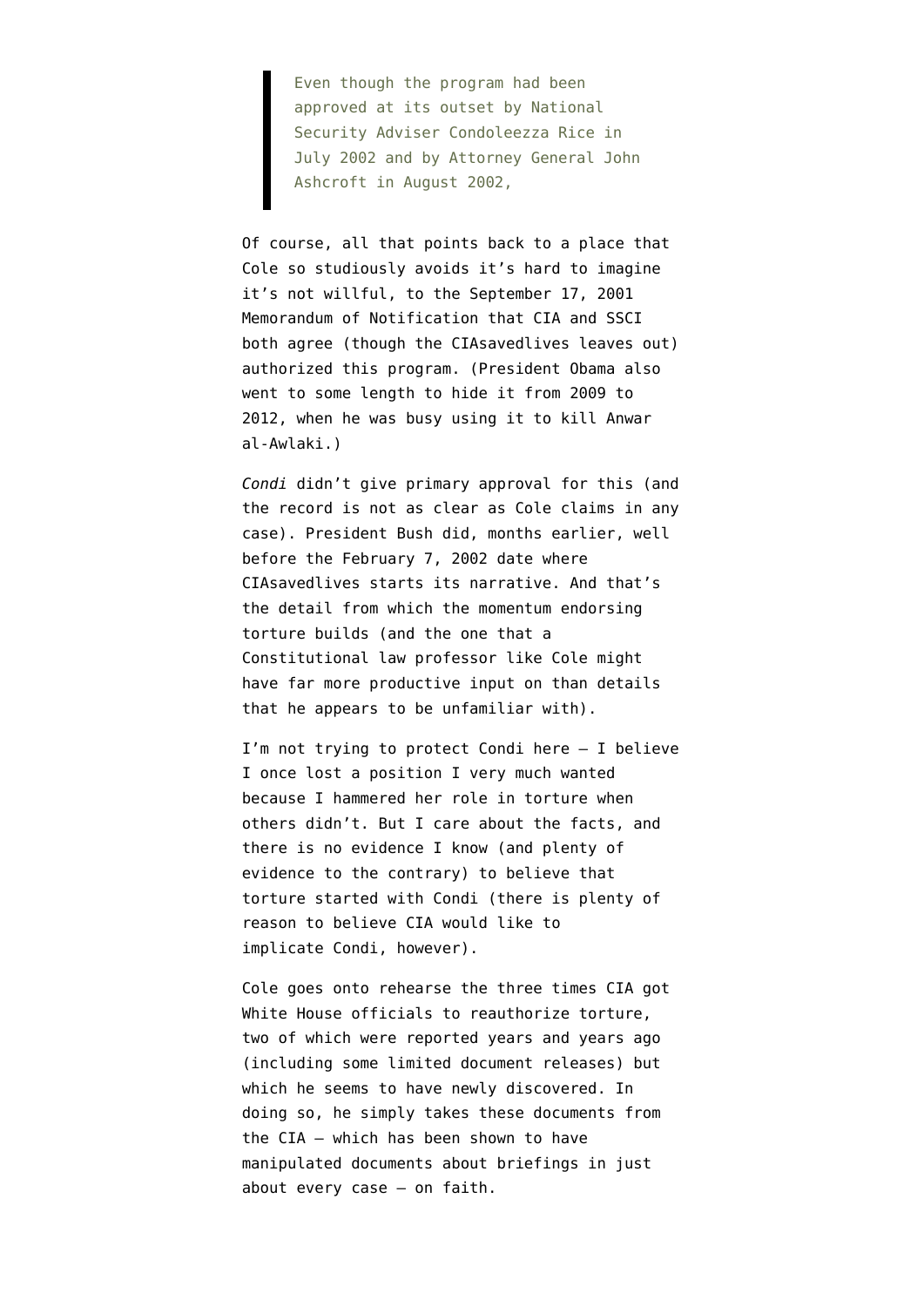Dan Froomkin [pointed out](https://firstlook.org/theintercept/2015/03/02/bush-white-houses-repeated-torture-denials-led-cia-torturers-seek-repeated-reassurance/) some of the problems with the documents — something which Cole has already thrown up his hands in helplessness to adjudicate.

> The new documents don't actually refute any of the Senate report's conclusions — in fact, they include some whopper-filled slides that CIA officials showed at the White House.

[snip]

But the slides also contained precisely the kind of statements that the Senate report showed were inaccurate:

While it doesn't excuse White House actions, the CIA demonstrably lied about the efficacy of the program. It's not that the White House was being told they were approving a torture program that had proven counterproductive. They were told, falsely, they were approving a program that was the one thing that could prevent another attack and that it had already saved lives. That is, the people approving the torture were weighing American lives against respecting Khalid Sheikh Mohammed's human rights, based on inaccurate information. And note — as the image above shows — the torture managers aren't revealing what implicit threats they made if Bush's aides didn't reapprove torture (though elsewhere they make it clear they said ending torture might cause "extensive" loss of life), which is significant given that the next year they claimed they had to torture to prevent election year plotting that turned out to be based partly on a fabrication.

Those aren't the only known lies in the documents. Take the record of the [July 29, 2003](http://justsecurity.org/wp-content/uploads/2015/03/Exhibit-G-Bush-Policy-and-Legal-Directives-on-Interrogation.pdf) [briefing](http://justsecurity.org/wp-content/uploads/2015/03/Exhibit-G-Bush-Policy-and-Legal-Directives-on-Interrogation.pdf) and [accompanying slides.](http://ciasavedlives.com/bdr/exhibitH.pdf#page=4) Among the whoppers — even according to CIA's own documents! — that appear are:

> The deaths by torture did not include approved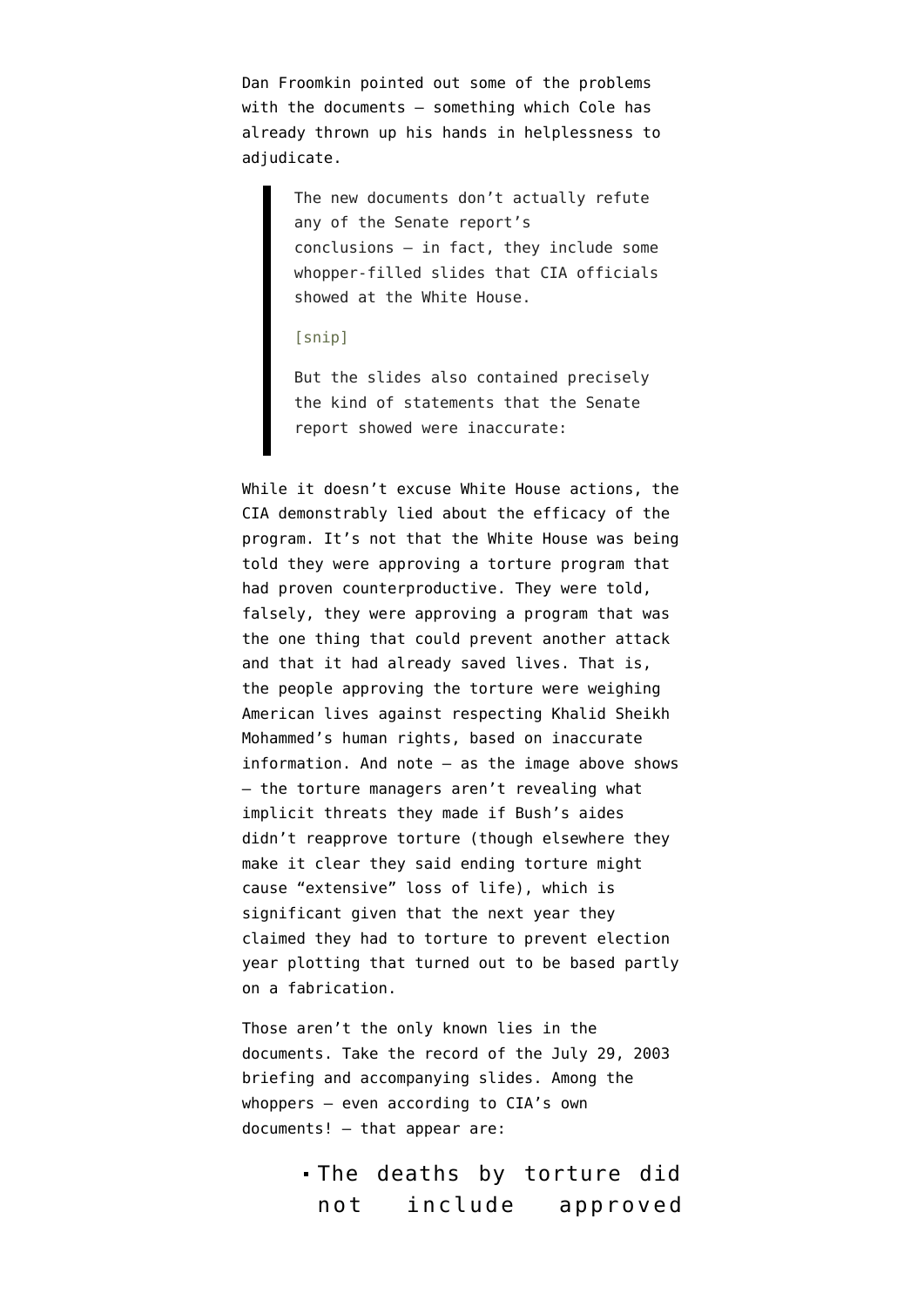torture. They only make that claim by fudging what happened with Gul Rahman. (The silence about Rahman is of particular import for the CIAsavedlives crowd given the reports that Stephen Kappes left the CIA amid [allegations](https://www.emptywheel.net/2011/07/01/wither-stephen-kappes/) he coached field officers to cover up Rahman's death.)

- The senior leadership of the Intelligence Committees had been briefed. Jay Rockefeller had not been briefed (one of his staffers was, [which the slides](http://ciasavedlives.com/bdr/exhibitH.pdf#page=4) [admits](http://ciasavedlives.com/bdr/exhibitH.pdf#page=4), though I have new reason to doubt some of CIA's claims about which staffers have been briefed). In addition, according to CIA documents, no one was briefed on torture in Spring 2002, as CIA would have had to do to comply with the National Security Act. Furthermore, there is now serious question whether the CIA ever did the new briefing after the break, as CIA said it would do in the memo.
- Safeguards. Many of the safeguards described were imposed in early 2003, after a number of abuses.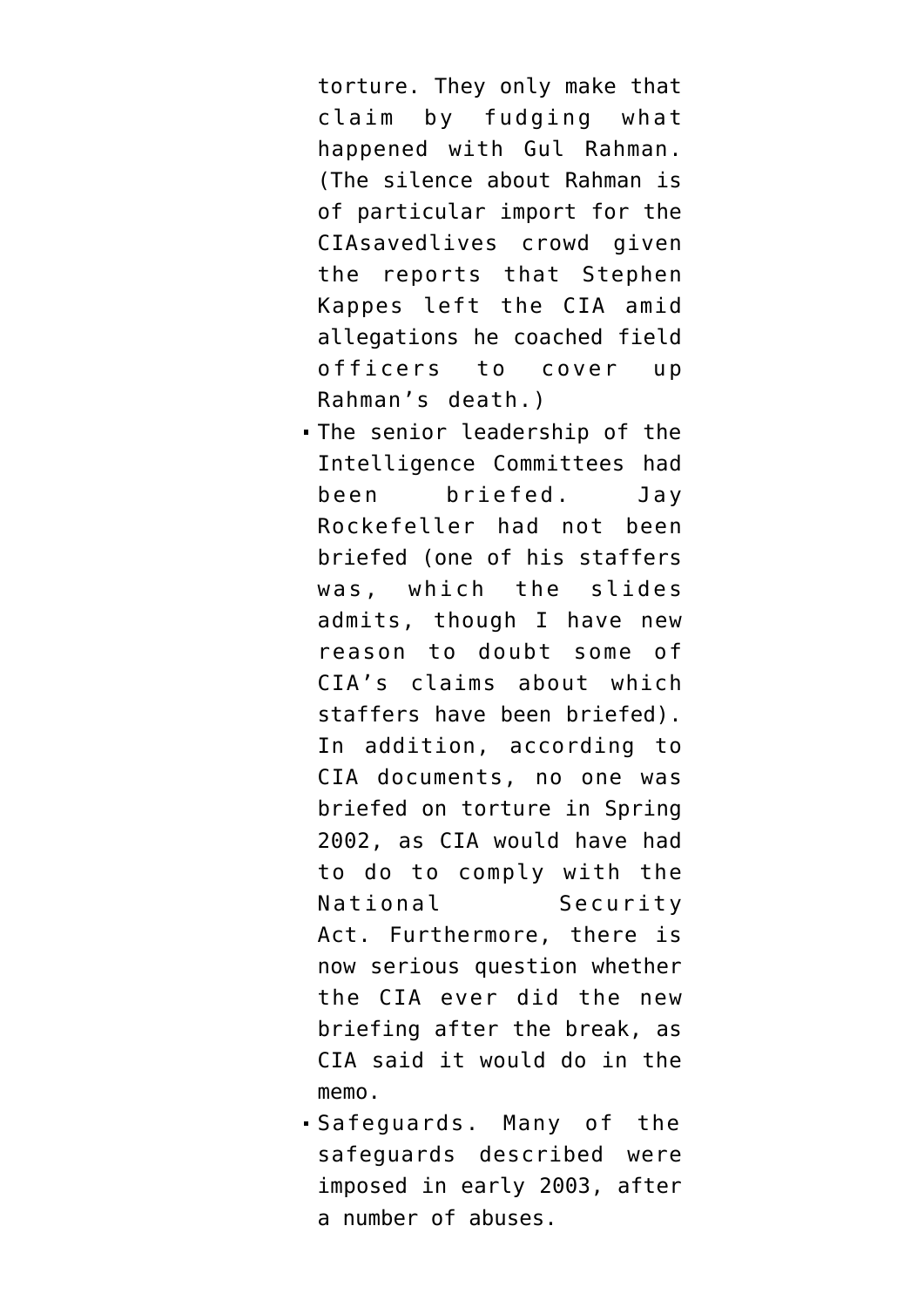- Islam permits confession under torture. The claim that Abu Zubaydah tied confessing under torture to Islam is apparently something [Alfreda Bikowsky](https://www.emptywheel.net/2014/12/14/why-did-alfreda-bikowsky-invent-a-story-about-al-qaeda-trash-talking-us/) [got from a walk in.](https://www.emptywheel.net/2014/12/14/why-did-alfreda-bikowsky-invent-a-story-about-al-qaeda-trash-talking-us/)
- Amount of torture. The summary of the Ammar al-Baluchi torture doesn't describe his simulated drowning. And the number of waterboards is wrong.

The fact that the CIA misrepresented how many times both Abu Zubaydah and Khalid Sheikh Mohammed had been waterboarded is significant, because that's also related to the dispute about whether Muller's account of the meeting was accurate. [According to John Ashcroft](https://www.aclu.org/sites/default/files/torturefoia/released/082409/olcremand/06182004memo_from_olc_to_cia_re_oigspecialreview.pdf), Muller misrepresented his comments to mean that CIA could waterboard more than had been approved in the Techniques memo, whereas what he really said is that CIA could use the techniques approved in that memo with other detainees. This does not mean — contrary to [Cole's absurd insinuation](https://twitter.com/DavidColeGtown/status/573681493714731008) that "Ashcroft is my hero." It means there is a public dispute on this issue. Cole has gone from refusing to adjudicate disputes to simply taking CIA's word on faith, in spite of the welldocumented problems — even based entirely on CIA's own documents — with their own accounts of briefings they gave.

Note, too, that whether the Abu Zubaydah memo could be used with other detainees was being discussed in 2003, when even by CIA's count it had already subjected 13 more detainees to torture, is itself telling.

Finally, the Legal Principles are worth special note. They were, per the CIA IG Report, the OPR Report, and declassified documents, one key tension behind this July 29, 2003 briefing. As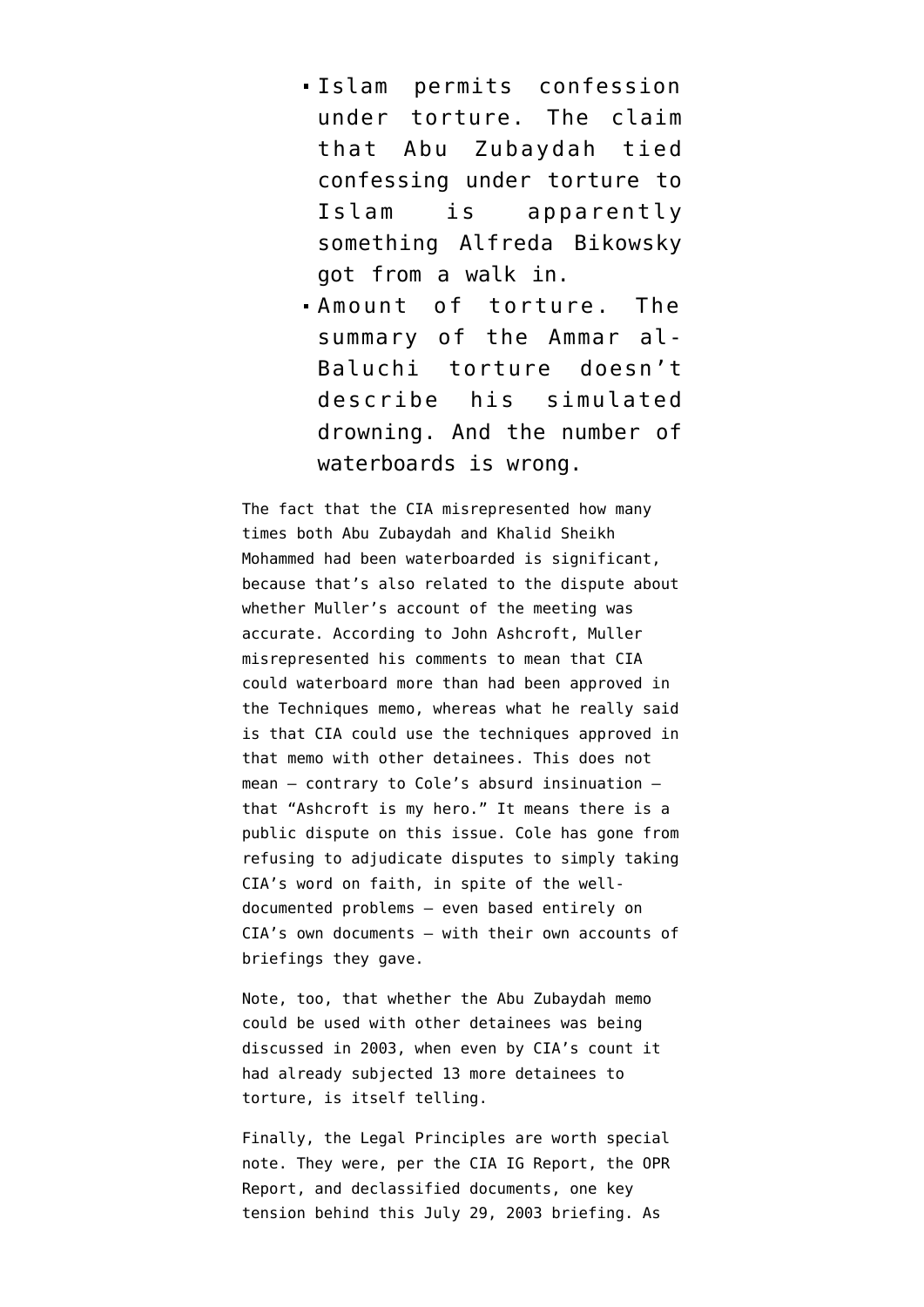the record shows, DOJ permitted CIA's IG to develop the agency's own fact set about the violations that had occurred by January 2003 to determine whether doing things like mock execution with Abd al Rahim al-Nashiri and killing Gul Rahman were crimes. So CIA set about writing up its own summary of Legal Principles DOJ had given it — it claimed to John Helgerson — with the help of John Yoo and Jennifer Koester (but not, at least according to Jack Goldsmith, the involvement of Jay Bybee or the review of other OLC lawyers, which would be consistent with other facts we know as well as Bybee's sworn testimony to Congress). That is, CIA was basically writing its own law on torture via back channel to OLC. The record shows that on several occasions, CIA delivered those documents as a fait accompli, only to have DOJ lawyers [object to either some provisions or the](https://www.emptywheel.net/2009/09/04/the-legal-principles-timeline/) [documents](https://www.emptywheel.net/2009/09/04/the-legal-principles-timeline/) as a whole. The record also shows that CIA used the memos to expand on authorized techniques (something the DOD torture memo process in 2003 also did) to include some of the ones they had used but hadn't been formally approved by DOJ. That is, one tension underlying this meeting that Cole doesn't discuss is that some in DOJ were already trying to limit CIA's own claims to authorization, which devolved in part to a debate over whether bureaucratic manipulation counts as approval.

I raise all this because it gets at the underlying tension, one which, I suspect, created a kind of momentum that doesn't excuse those involved but probably explains it. Very early after 9/11, certain people at CIA and in the White House decided to affirmatively torture. Torture started — and the Iraq War was justified — early, long before Cole presents. But at each step, that momentum — that need to, at a minimum, protect not only those who had acted on the President's orders but also the President himself — kept it going such that by 2004, CIA had an incentive to torture Janat Gul just for the sake of having an excuse to torture again (and having [an excuse to get Jay](https://www.emptywheel.net/2014/12/22/did-jello-jay-rockefeller-endorse-torture-based-on-a-fabrication/) [Rockefeller to buy off on torture](https://www.emptywheel.net/2014/12/22/did-jello-jay-rockefeller-endorse-torture-based-on-a-fabrication/) for what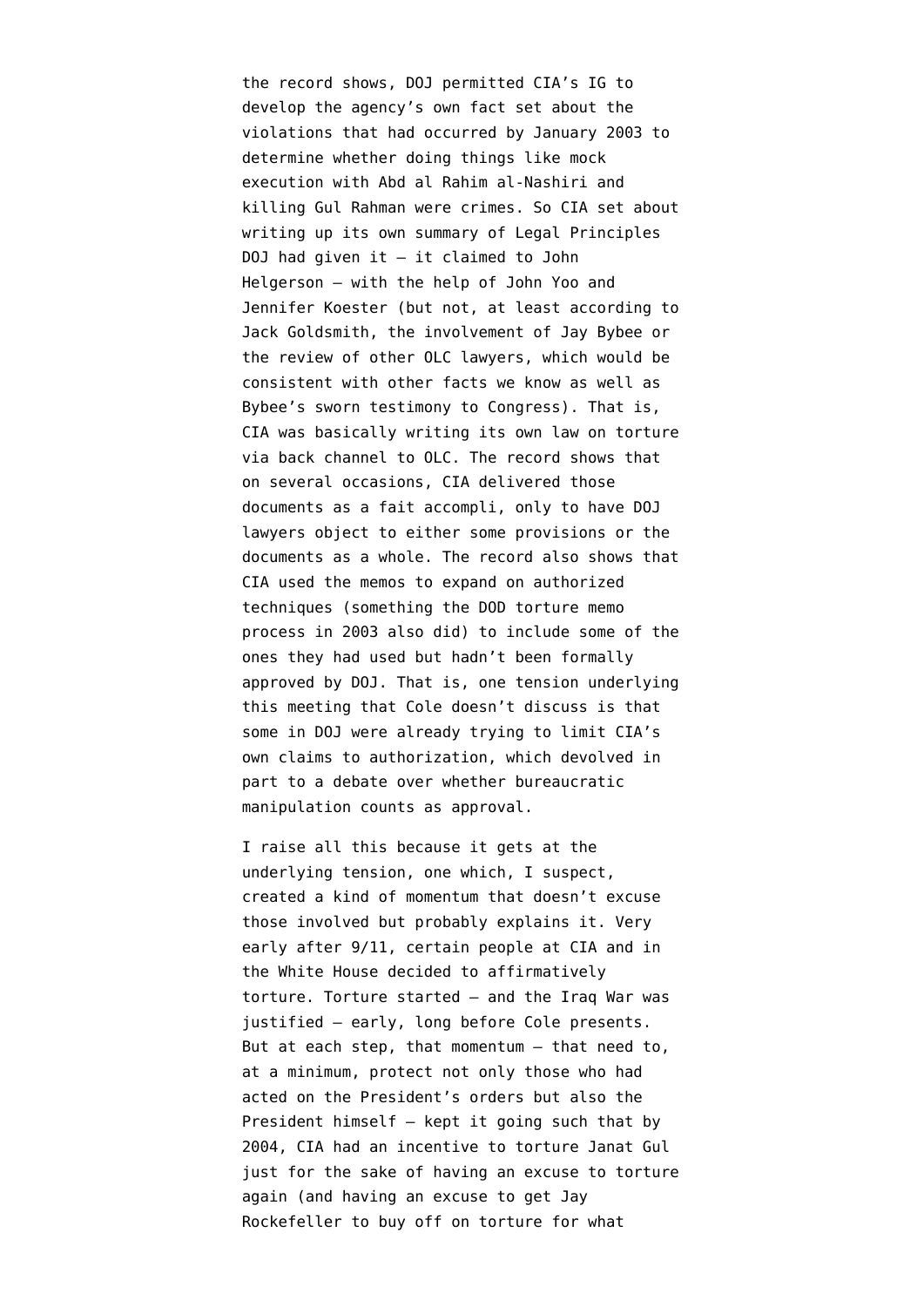appears to have been the first time).

It's that very same momentum — the need to protect those who tortured pursuant to a President's order, as well as the office of the presidency itself — that prevents us from holding anyone accountable for torture now. Because ultimately it all comes down to the [mutual embrace of complicity](https://www.emptywheel.net/2013/10/18/cia-and-the-president-the-warm-embrace-of-mutual-incrimination/) between the President and the CIA. That's why we can't move beyond torture and also why we can't prevent it from happening again.

Cole and I agree that there are no heroes in the main part of the narrative (though there were people who deserve credit for slowing the momentum, and outside this main part of the narrative, there were, indeed, heroes, people who refused to participate in the torture who almost always paid a price). What he is absolutely incorrect about, given the public record he is apparently only now discovering, is that CIA did manipulate some in the White House and DOJ and Congress, to cover their ass. I don't blame them, They had been ordered to torture by the President, and had good reason not to want to be left holding the bag, and as a result they engaged in serial fraud and by the end, crimes, to cover their collective asses. But the evidence is, contrary to Cole's newly learned helplessness to investigate these issues, that CIA lied, not only lied but kept torturing to protect their earlier torture.

All that said, Cole's intervention now is not only laughably credulous to the CIA. But it also is not the best use to which he could put his soapbox if his goal is to stop torture rather than do CIA's bidding.

First, we actually have no idea what went on at the White House because on President Obama's request though not formal order, CIA withheld the documents that would tell us that from SSCI. Why not spend his time calling for the release of those documents rather than parroting CIA propaganda credulously? I suspect Obama would take Professor Cole's calls to release the